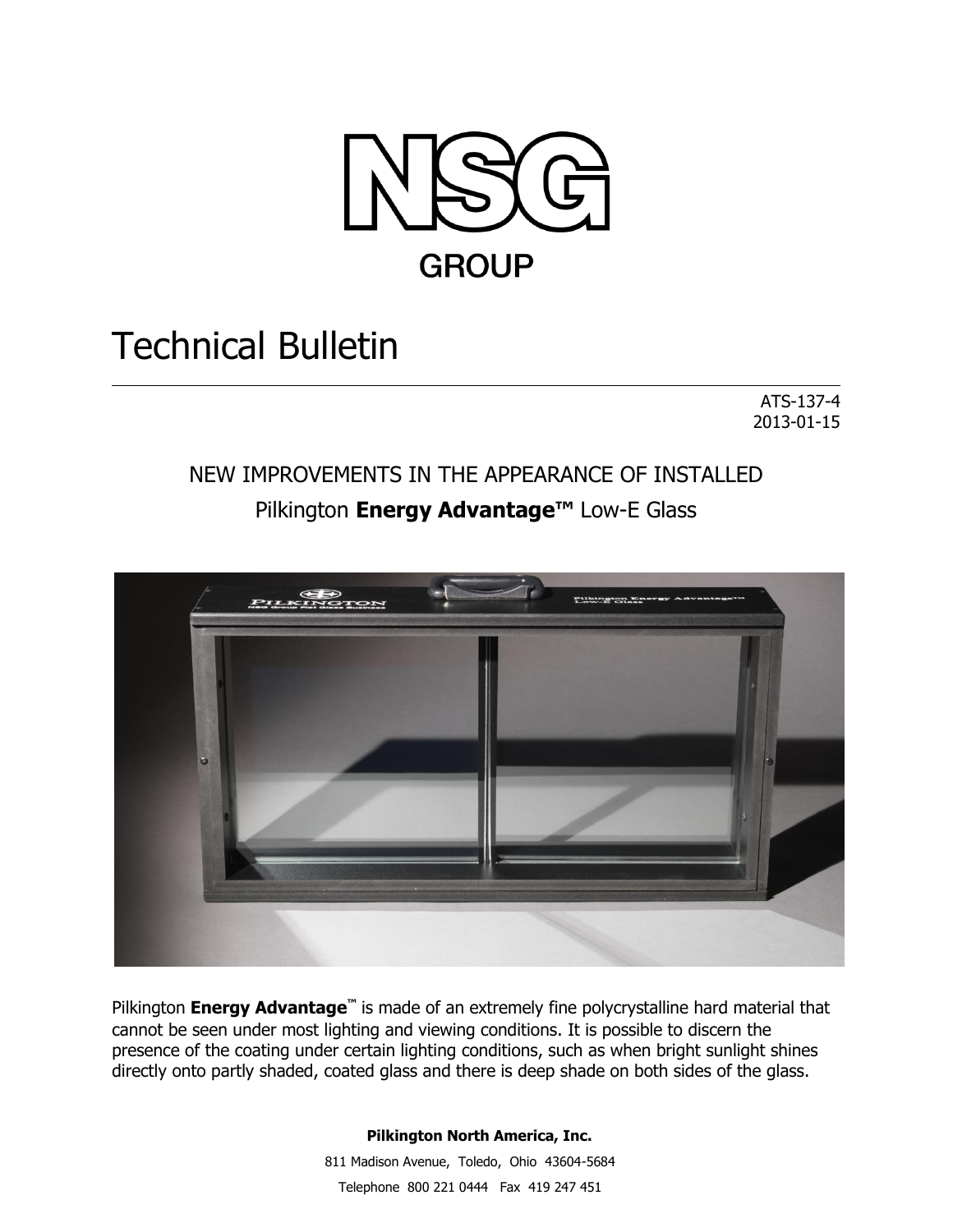#### ATS-137-4 IMPROVEMENTS IN THE APPEARANCE OF INSTALLED Pilkington **Energy Advantage™** Low-E 2013-01-15 Page 2

Using extreme lighting conditions for the reflected images of a typical window, the residual haze of the older (2010 and earlier) product can be seen in the left hand IG unit of the following photo. A studio spotlight simulates direct sunlight (with the same set-up as in the photo above), and eliminating (with black velvet) the distracting transmitted and reflected images of a typical window, the residual haze of the older (2010 and earlier) product can be seen in the left hand IG unit of the following photo. The IG unit on the right hand side of the original photo below barely shows the miniscule amount of haze that can be found in 2011 production of 2.5, 3.0 and 4.0 mm thick Pilkington **Energy Advantage™**.



Pilkington **Energy Advantage™** pyrolytic coatings are made by the chemical vapor deposition (CVD) process, creating a hard polycrystalline layer of tin oxide over color suppression underlayers. In an electron microscope picture, the polycrystalline structure of the surface of the tin oxide top coat can be seen as a layer of closely packed grains. Daylight can easily pass, with less than 1% scattering, through this coating because each grain is actually smaller than the wavelength of visible light.

The illustration below shows the surface of the coating magnified 20,000 times.

**Pilkington North America, Inc.** 811 Madison Avenue, Toledo, Ohio 43604-5684 Telephone 800 221 0444Fax 419 247 4517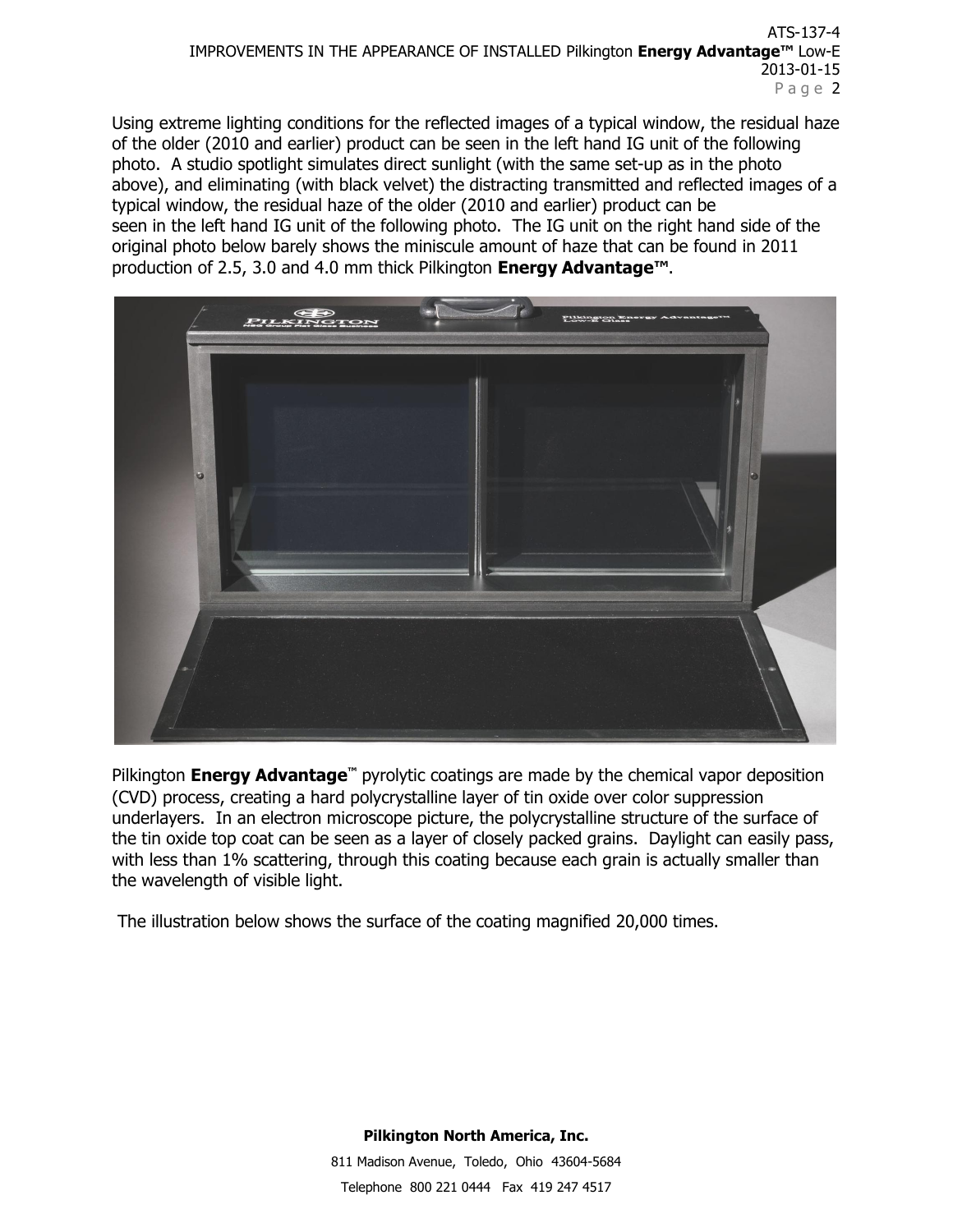

Fig.1. Typical grain structure, magnified 20,000 times.

The extremely small size of the grains makes them invisible in most lighting conditions.

The following electron microscope image shows a cross-section through the Pilkington **Energy Advantage<sup>™</sup>** coating. The polycrystalline nature of the coating contrasts with the non-crystalline 'super-cooled liquid' nature of the solid glass underneath the coating.



Fig.2. Cross-section showing coating uniformity, magnified 50,000 times.

**Pilkington North America, Inc.** 811 Madison Avenue, Toledo, Ohio 43604-5684 Telephone 800 221 0444Fax 419 247 4517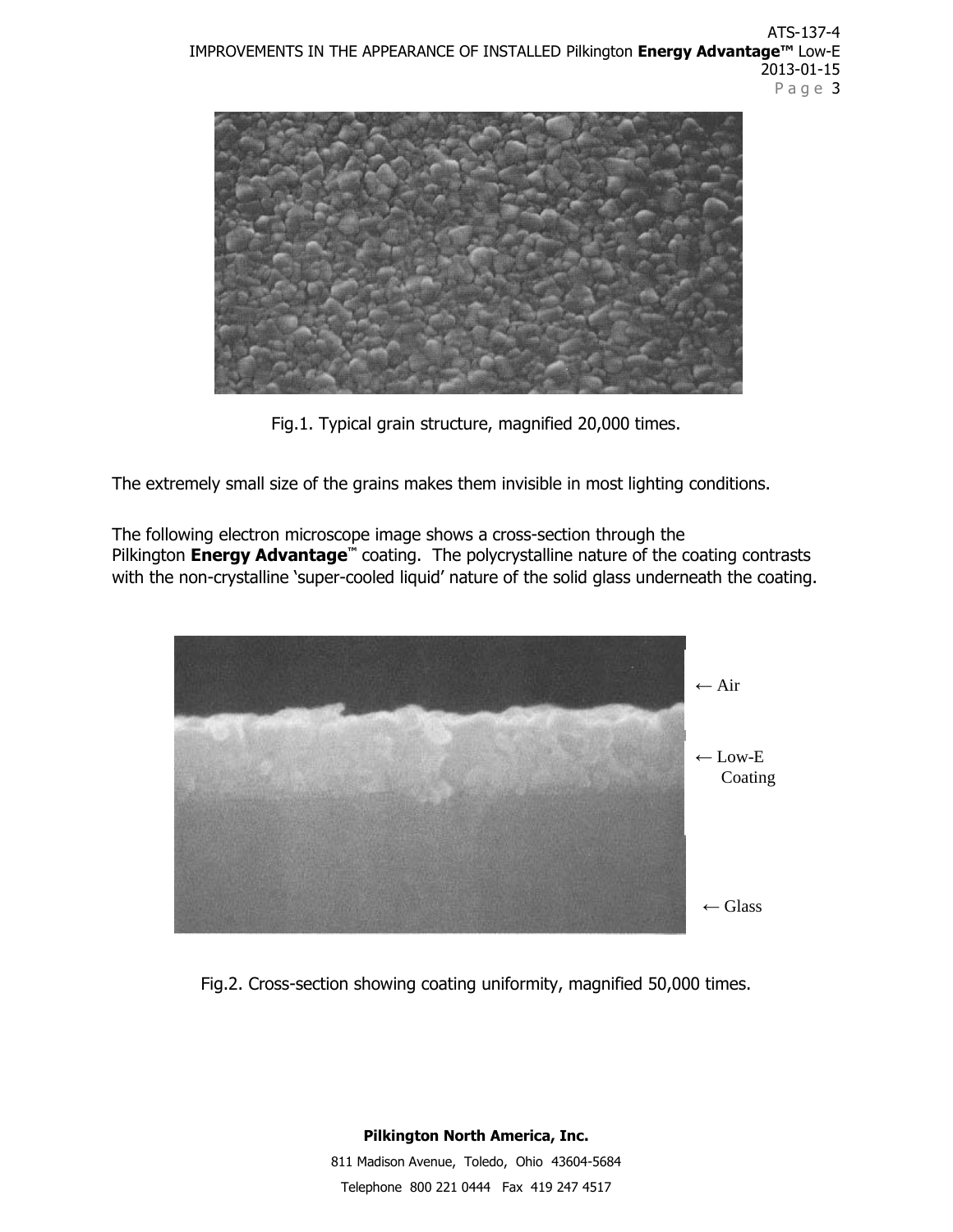It is possible to discern the presence of the coating under certain lighting conditions, such as when bright sunlight shines directly onto partly shaded, Low-E coated glass and there is deep shade on both sides of the glass. When looking out through the glass towards a deeply shaded background, the short wavelength component (blue) of the sunlight appears slightly scattered. This gives the coating a uniform, very faint blue appearance visible in the sunlit area. Longer wavelength red light is less scattered. In the 2003 photo below the haze was made more noticeable by the complete lack of any visible haze in any contrasting glass shaded areas, such as in the diagonal shadow on the glass.



Since this product was first made in 1988 there have been continual manufacturing improvements to its properties. The coating was first made thicker to further lower the emissivity by about 33% from its initial value. At the same time the initial haze of just over 1% was cut in half. Recent (2010) developments have cut this haze value in half again. It is now reduced to a level where it is difficult to perceive under typical installation conditions. In conjunction with significantly reduced haze, its once noticeable blue tint has been eliminated. This results in the final coating being even less perceptible to the human eye.

Haze only becomes visible when its brightness is significant relative to that of the transmitted and reflected images viewed in the glass at the same time. The worst case is when 0.5% of the sun's light (say 10,000 lumens) = 50 lumens, is scattered if the sun is shining through the glass, almost directly into the viewer's eye. This could be easily noticed when compared to the dim light coming from a deeply shaded area, say about 1/1000 as bright as sunlight or 10 lumens. It should be noted that the light scattering (haze) from normal dirt, on an average window before cleaning, is around 1% to 2%, so haze from dirt is far more visible than from the coating, even in the worst case lighting condition described above.

Haze is only visible when direct sunlight shines on the glass. With typical lighting on most Low-E coated windows, and for the greater part of the day, there is no haze visible.

The following photo is an example with no visible haze, even in the sunlit Pilkington **Energy Advantage™** Low-E Glass (pre 2011 production), because there is no deep shade beyond the glass.

#### **Pilkington North America, Inc.**

811 Madison Avenue, Toledo, Ohio 43604-5684 Telephone 800 221 0444Fax 419 247 4517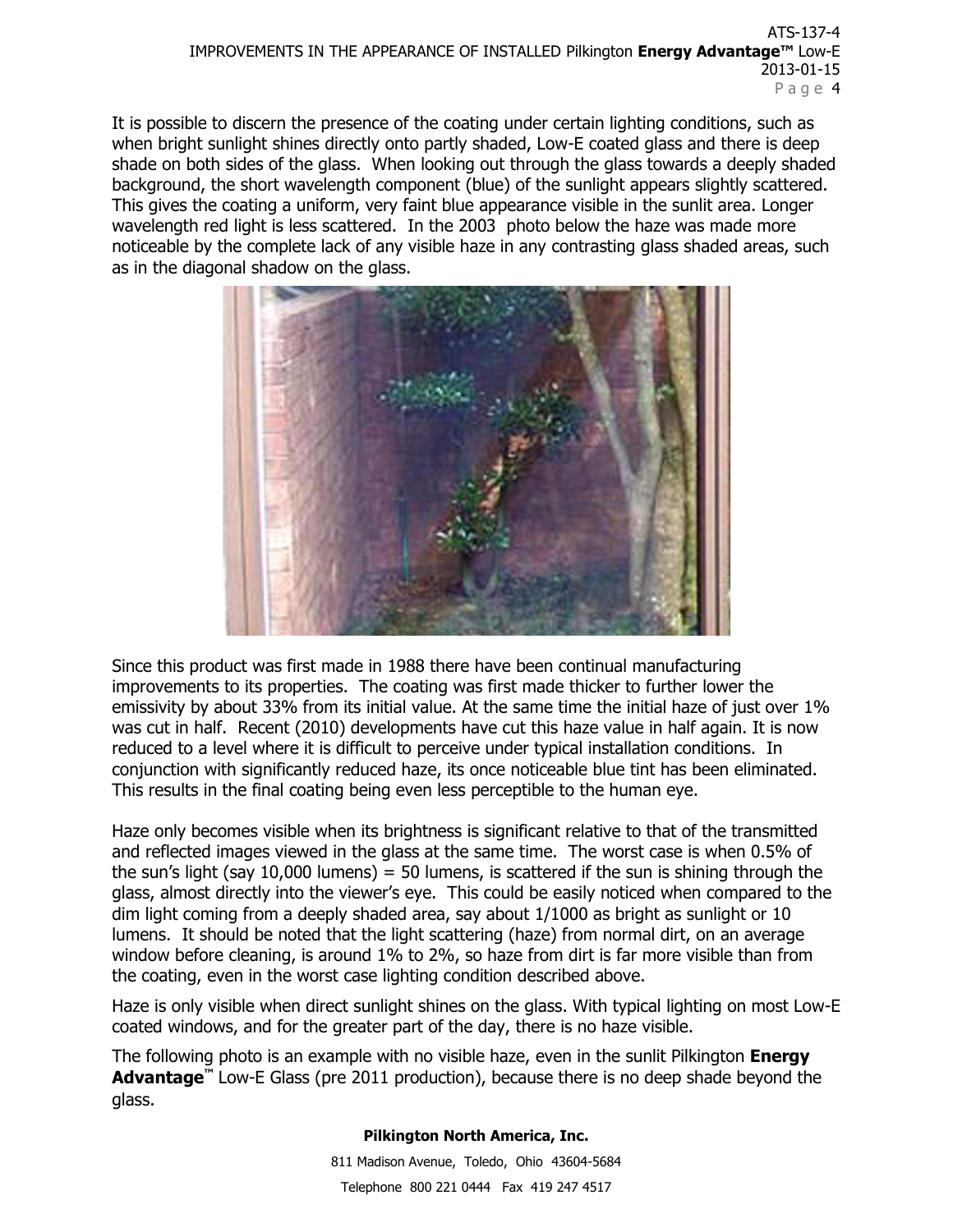ATS-137-4 IMPROVEMENTS IN THE APPEARANCE OF INSTALLED Pilkington **Energy Advantage™** Low-E 2013-01-15 Page 5



Before a light of low-e coated glass is glazed into a frame, sunlight, or a bright light, shining directly onto the glass cut edge can internally reflect within the body of the glass and produce a series of faint parallel lines a few inches from the glass edge where some reflected light is scattered by the coating. The photo below shows these lines. They are more visible on the left hand side of the glass where there is a dark background behind the glass. This effect completely disappears when the glass edges are shaded by being glazed into a normal sash or frame.



Fig.3. Temporary or Transient Lines caused by sunlight on an exposed glass edge

### **Pilkington North America, Inc.** 811 Madison Avenue, Toledo, Ohio 43604-5684 Telephone 800 221 0444Fax 419 247 4517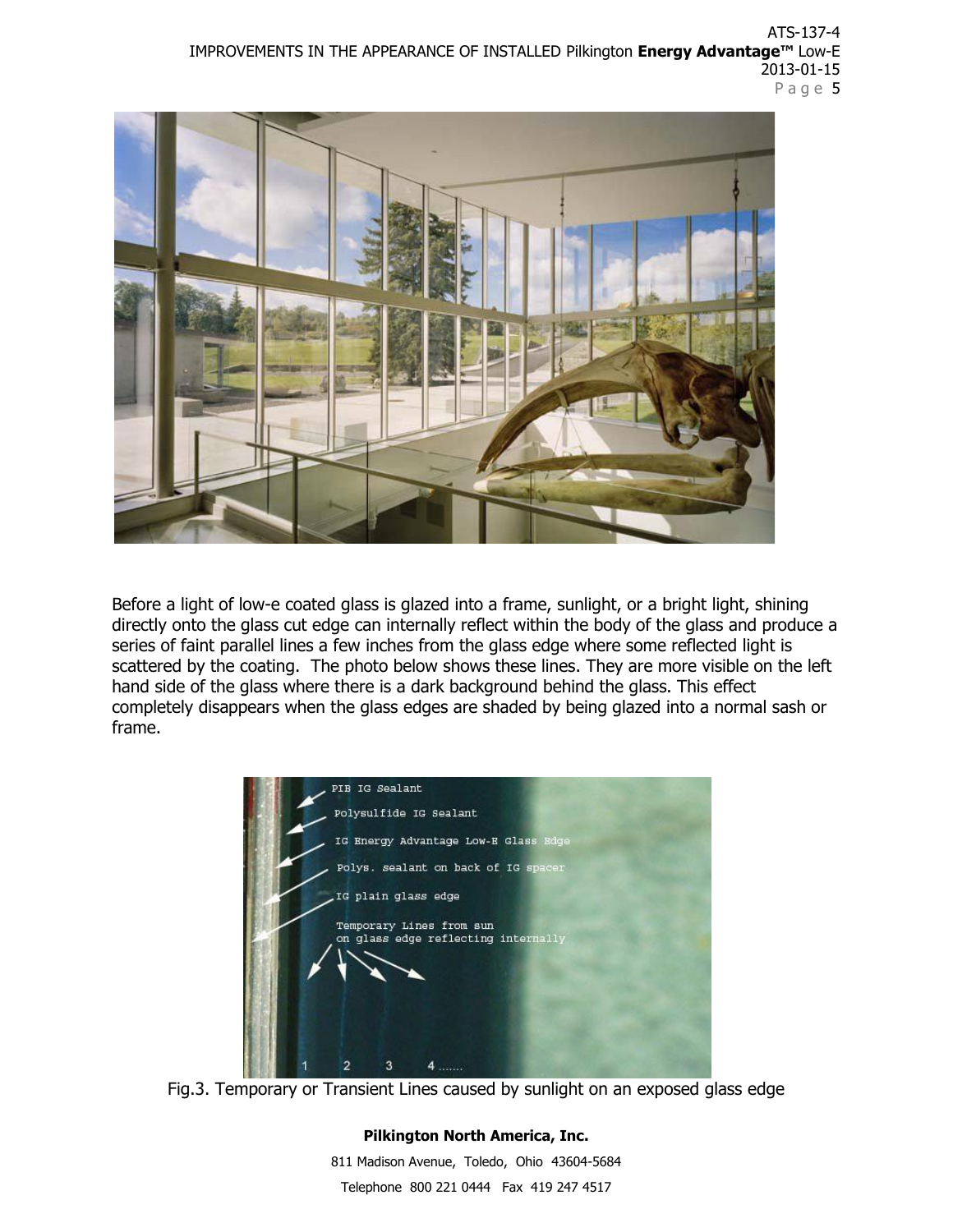An alternate way to achieve the very high thermal insulation provided by the pyrolytic 'hard' Low-E coating in a double glazed unit, is to use a 'soft' sputtered coating produced off-line in a vacuum chamber. Such coatings must be protected from humidity by being sealed into an IG unit. The sputtered coating is typically removed or ground off at the perimeter to allow effective insulating glass sealant adhesion. Sputter coatings usually have some reflected color as seen in the left hand glass (1).



Sputter coat IG reflected color of a grey sky. The same sky reflected in adjacent clear glass IG

Viewed in transmission, in the photo below, the top IG unit (1) is sputter coated low-e, the lower left unit (2) is Pilkington **Energy Advantage™**, and the lower right IG unit (3) is clear glass with no low-e.



#### **Pilkington North America, Inc.**

811 Madison Avenue, Toledo, Ohio 43604-5684 Telephone 800 221 0444Fax 419 247 4517